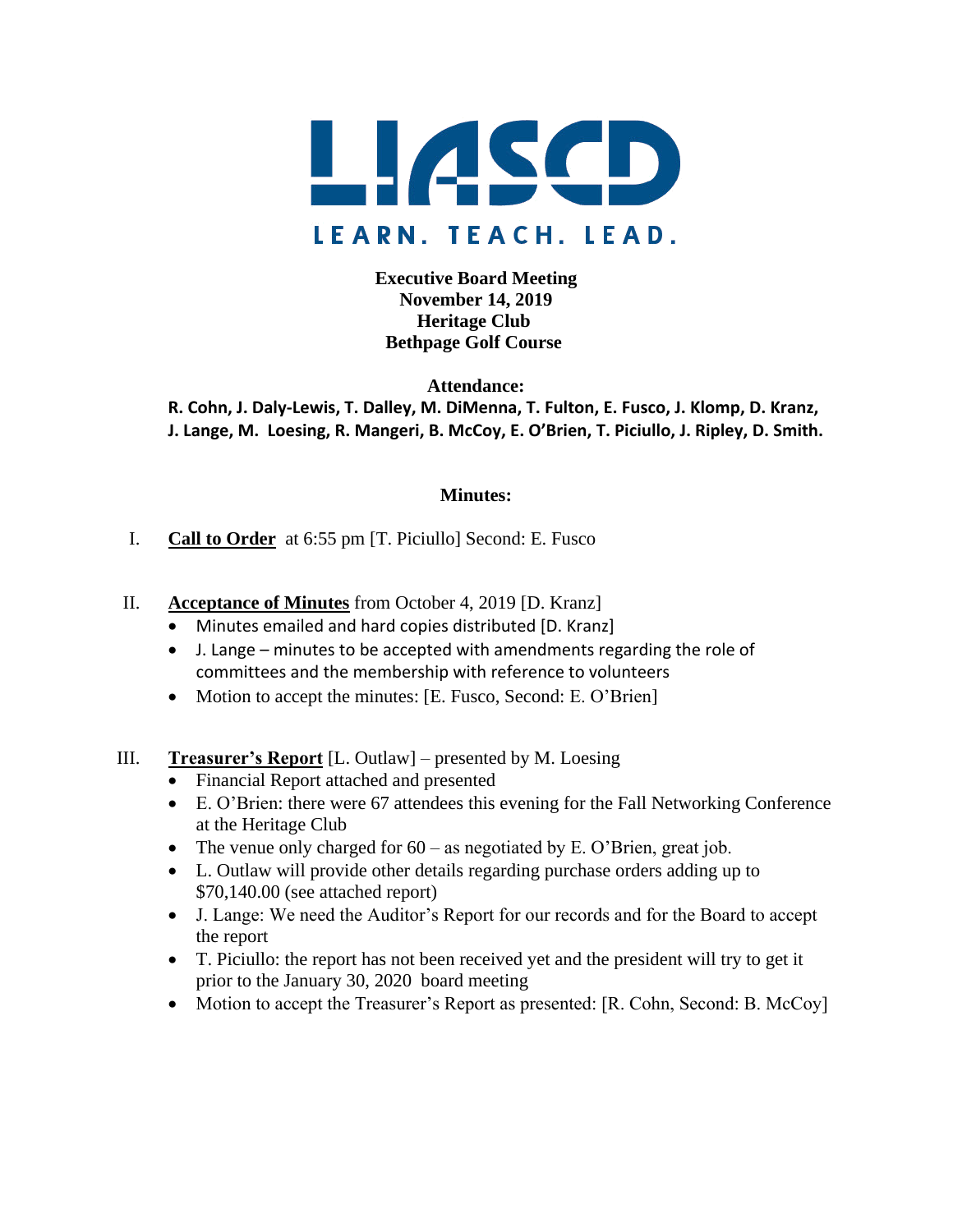#### IV. **Fall Networking Recap and Discussion** [E. O'Brien]

- This year's networking topic, "How are We Addressing Trauma, Anxiety and connectedness in Our Schools?" brought about a nice turn-out with 67 attendees
- Presenters to be given clearer expectations for presentations in terms of not making this an advertisement of their company
- Topic was well liked and most attendees stayed till the very end

## V. **Fall Conference Survey Results and Discussion** [B. McCoy]

- There was a total of 591 attendees
- Good feedback received with 163 evaluations collected
- Kudos to the conference committee
- Constitution is clear on vetting the vendors and we had 2 Gold, 6 Silver level vendors
- The Round Tables were well received as per the feedback

# VI. **Scholarship Update** [J. Lange]

- Application form has been created on Google Forms
- Form and resource link after review to be placed on the website in December
- Board members to assist with making sure access is provided for all districts
- J. Lange will send out resource link to be shared with the head of the Guidance Departments in districts
- B. McCoy: will share the link with all Assistant Superintendent listserv
- M. DiMenna: will share the link with NADCO

# VII. **Spring Conference 2020 Update** [E. O'Brien]

- All set with the arrangements for March 6, 2020
- Continuing to check on details with Marriott for all our needs
- Information regarding registration and all information is posted on our website
- A Conference Committee will be formed in January and will start with two meetings to begin reviewing the number of vendors. We have 3 Silver level vendors and the committee will confirm with them
- It was recommended to see if a smaller number of vendors would serve the Spring Conference better
- Raffles provided by vendors were well received

# VIII. **Spring Networking 2020 Update** [E. O'Brien]

- D. Smith: asked if we have a topic yet
- Date: May 6, 2020
- Conference Committee will work to see if topic would be related to Eric Sheninger and Thomas Murray's book: *Learning Transformed: 8 Keys to Designing Tomorrow's Schools, Today, following* the Spring Conference
- Discussions or networking event around implementation around what Eric and Tom present at the conference
- Ideas around maximizing instruction related to their new book 'Learning' Transformed'